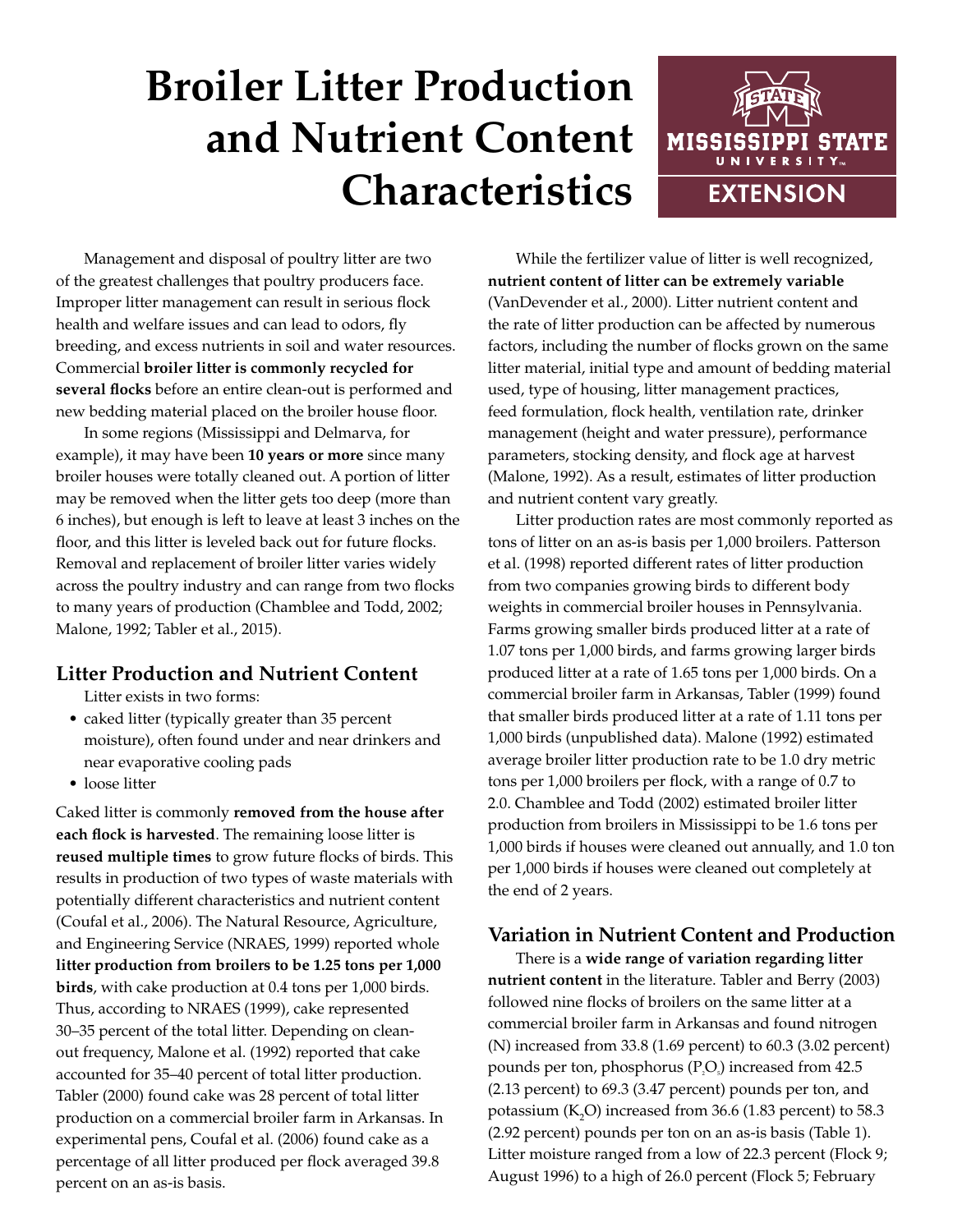1996). Berry (1997) reported the 4-year average N,  $P_2O_{5'}$ and  $K_2O$  content of litter from an Arkansas commercial broiler farm cleaned out completely on an annual basis was 57.3 (2.87 percent), 64.9 (3.25 percent), and 50.0 (2.50 percent) pounds per ton, respectively, on an as-is basis (Table 2). Moisture content of the litter over the 4-year period ranged from 23.09 to 28.13 percent.

Malone (1992) reported an average (as-is basis) of 2.94, 3.22, and 2.03 percent for N,  $P_2O_{5}$  and K<sub>2</sub>O, respectively, from several U.S. sources. Chamblee and Todd (2002) reported Mississippi broiler litter contained 2.85, 1.45, and 2.95 percent N,  $P_2O_5$ , and K<sub>2</sub>O, respectively. Patterson et al. (1998) reported broiler litter in Pennsylvania to have an average N,  $P_2O_5$ , and K<sub>2</sub>O content of 3.73, 3.11, and 2.18 percent, respectively. Sharpley et al. (2009) reported N,  $P_2O_{5}$ , K<sub>2</sub>O, and water-extractable phosphorus (WEP) levels of 62 (3.10 percent), 68.7 (3.44 percent), 62.4 (3.12 percent), and 1.9 pounds per ton, respectively (Table 3).

Espinoza et al. (2005) reported broiler litter samples analyzed by the University of Arkansas Agricultural Diagnostic Laboratory between 1993 and 2001 had an average N,  $P_2O_{5}$ , and  $K_2O$  content of 60, 57, and 52 pounds per ton, respectively (Table 4). Tabler et al. (2015) reported that Mississippi broiler litter contained 47.44, 69.39, 61.37, and 9.22 pounds per ton of N,  $P_2O_{5}$ , K<sub>2</sub>O, and WEP, respectively (Table 5). Based on the number of flocks grown on the same litter, Tabler et al. (2015) indicated that nutrient concentrations of N,  $P_2O_{5}$ , K<sub>2</sub>O, and WEP in broiler litter tended to **increase until approximately 15 flocks had been grown** and then tended to stabilize, regardless of how many additional flocks were grown. Figure 1 illustrates the effect of number of flocks on pounds of N

per ton of litter. Similar results were seen for  $P_2O_5$ ,  $K_2O$ , and WEP.

Patterson et al. (1999) reported as-is litter production to be 0.558 and 0.488 pound per pound (lb/lb) of live weight for litter that was used for two to three flocks and one to two flocks, respectively. For litter used for six (1993), five (1994), seven (1995), and nine (1996) flocks, Tabler et al. (1997) reported as-is litter production to be 0.369, 0.466, 0.407, and 0.416 lb/lb of live weight, respectively (Table 2). Coufal et al. (2006) observed litter production to be 0.606 and 0.550 lb/lb of live weight for two flocks, respectively. Starting litter depth and density, litter moisture content, and broiler harvest weight could account for some of these differences.

### **Summary**

Nutrient content characteristics of broiler litter can be extremely variable. This underscores the importance of **correctly sampling and analyzing litter** before it is spread because, otherwise, there is no way to know its fertilizer value. Broiler growers and integrators can use the information presented here to estimate the amount of litter material generated over a wide range of flocks grown on the same litter. Nutrient analysis of this litter material, when coupled with the estimated amounts, will allow broiler growers to estimate the total nutrient content available from their litter materials. This information will prove increasingly valuable as **land application of litter is being closely scrutinized** regarding short- and longterm environmental impacts, especially as it relates to phosphorus runoff and its potential role in accelerating eutrophication.

| <b>Date</b> | Flock length<br>(days) | Flocks on<br>same litter | pH  | Moisture (%) | Ash (%) | lb/ton on as-is basis |          |      |      |
|-------------|------------------------|--------------------------|-----|--------------|---------|-----------------------|----------|------|------|
|             |                        |                          |     |              |         | N                     | $P_2O_5$ | K,O  | Ca   |
| Jun-95      | 41                     |                          | 7.4 | 33.1         | 19.6    | 33.8                  | 42.5     | 36.6 | 36.2 |
| Aug-95      | 41                     | 2                        | 7.6 | 31.5         | 22.5    | 43.6                  | 47.9     | 44.1 | 43.0 |
| Oct-95      | 41                     | 3                        | 7.6 | 28.7         | 26.2    | 51.8                  | 57.7     | 45.6 | 46.1 |
| $Dec-95$    | 40                     | 4                        | 7.2 | 33.8         | 24.6    | 51.0                  | 51.0     | 44.2 | 42.6 |
| Feb-96      | 45                     | 5                        | 6.9 | 36.0         | 24.4    | 55.3                  | 52.9     | 48.4 | 43.2 |
| Mar-96      | 41                     | 6                        | 7.5 | 34.7         | 24.9    | 53.0                  | 52.8     | 45.6 | 41.2 |
| May-96      | 42                     | 7                        | 7.8 | 27.3         | 24.0    | 62.9                  | 58.2     | 52.9 | 47.4 |
| Jun-96      | 42                     | 8                        | 7.3 | 28.7         | 26.0    | 49.5                  | 59.3     | 54.2 | 47.3 |
| Aug-96      | 43                     | 9                        | 7.8 | 22.3         | 22.6    | 60.3                  | 69.3     | 58.3 | 53.5 |

**Table 1. Litter nutrient analysis at the University of Arkansas Applied Broiler Research Unit over a nine-flock grow-out.1,2,3**

<sup>1</sup>Adapted from Tabler and Berry (2003).

2Initial bedding material was 50:50 mix of rice hulls and pine shavings/sawdust.

<sup>3</sup>Figures are averages of four 40-by-400-foot houses on the farm.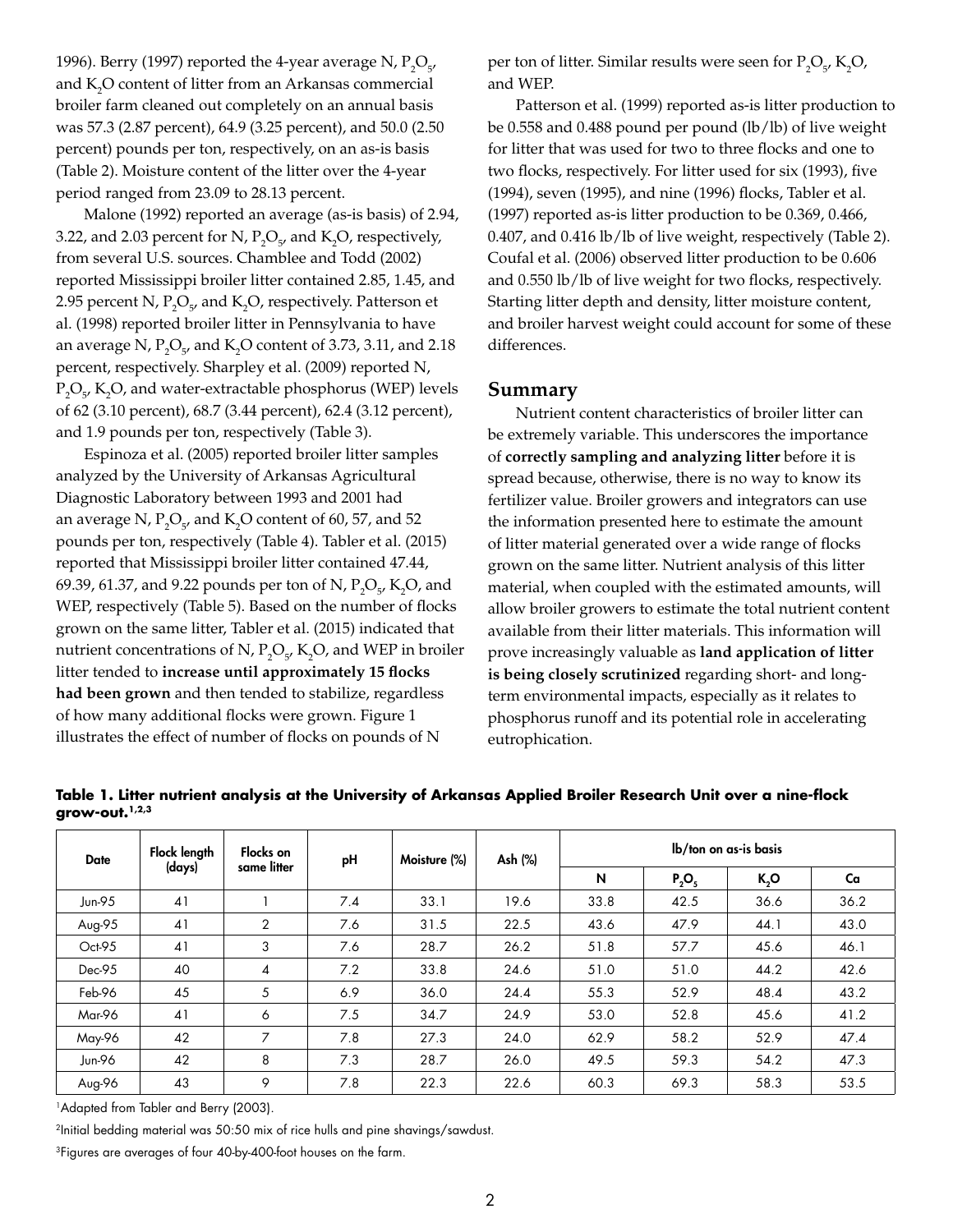| <b>Date</b> | Flock age<br>(weeks) | # of<br>flocks | pH   | Moist (%) | Ash (%) | lb/ton on as-is basis |          |      |      |            | <b>Density</b> | Ib lit-               |
|-------------|----------------------|----------------|------|-----------|---------|-----------------------|----------|------|------|------------|----------------|-----------------------|
|             |                      |                |      |           |         | N                     | $P_2O_5$ | K,O  | Ca   | Depth (in) | $(lb/ft^3)$    | $ter2/$ lb<br>chicken |
| Apr-93      | 8                    | 6              | 7.25 | 23.78     |         | 57.7                  | 57.0     | 64.  | 41.7 | 6.44       | 30.50          | 0.369                 |
| Apr-94      | 8                    | 5              | 6.87 | 28.13     | 27.20   | 58.1                  | 68.0     | 49.1 | 51.0 | 5.13       | 37.09          | 0.466                 |
| Apr-95      | Ó                    |                | 7.61 | 25.04     | 26.61   | 55.9                  | 66.1     | 52.5 | 53.2 | 3.96       | 35.14          | 0.407                 |
| Aug-96      | 6                    | Q              | 7.80 | 23.09     | 23.87   | 57.5                  | 68.4     | 58.0 | 54.2 | 4.64       | 41.58          | 0.416                 |
| Average     |                      |                | 7.38 | 25.01     | 25.89   | 57.3                  | 64.9     | 55.9 | 50.0 | 5.04       | 36.08          | 0.415                 |

**Table 2. Litter production variables from 4 years of broiler production at the University of Arkansas Applied Broiler Research Unit.<sup>1</sup>** 

<sup>1</sup>Adapted from Berry (1997).

2Weight is on as-is basis.

#### **Table 3. Broiler litter analysis on an as-is basis over a 3-year period (2005–07) analyzed by the University of Arkansas Agricultural Diagnostic Laboratory.1**

| Factor                    | Sample size | <b>Minimum</b> | <b>Maximum</b> | Average |  |
|---------------------------|-------------|----------------|----------------|---------|--|
| Moisture, %               | 297         | 13             | 67.2           | 30.8    |  |
| pH                        | 297         | 5.6            | 9.4            | 8.4     |  |
| $N$ , $lb$ /ton           | 297         | 20             | 88             | 62      |  |
| $P_2O_5$ , lb/ton         | 297         | 27.5           | 119.1          | 68.7    |  |
| $K_2O$ , $lb$ /ton        | 297         | 2.6            | 81.6           | 62.4    |  |
| WEP <sup>2</sup> , lb/ton | 297         | 0.5            | 99             | 19      |  |

**Table 4. Nutrient and moisture levels of poultry litter from samples submitted to the University of Arkansas Agricultural Diagnostic Laboratory between 1993 and 2001.1**

| Factor             | <b>Minimum</b> | <b>Maximum</b> | Average |  |  |
|--------------------|----------------|----------------|---------|--|--|
| Moisture, %        |                | 47             | 23      |  |  |
| $N$ , $lb$ /ton    | 22             | 98             | 60      |  |  |
| $P_2O_5$ , lb/ton  | 18             | 96             | 57      |  |  |
| $K_2O$ , $lb$ /ton | 23             | 80             | 52      |  |  |

<sup>1</sup>Adapted from Espinoza et al. (2005).

<sup>1</sup>Adapted from Sharpley et al. (2009).

2Water-extractable phosphorus.

| <b>Division</b> | # of farms     | # of flocks        | pH                   | Moisture %              | $Ib/\text{ton}$    |                       |                       |                       |  |
|-----------------|----------------|--------------------|----------------------|-------------------------|--------------------|-----------------------|-----------------------|-----------------------|--|
|                 |                |                    |                      |                         | N                  | $P_2O_5$              | K,O                   | <b>WEP</b>            |  |
|                 | 18             | 7.28c              | 7.48 <sup>ab</sup>   | $24.46e^{f_9}$          | $44.08^{bc}$       | 43.13 <sup>c</sup>    | $61.84$ <sup>ab</sup> | 9.58bcd               |  |
| 2               | 20             | 7.95c              | $6.67$ <sup>f</sup>  | $25.35$ <sup>defg</sup> | $44.42^{bc}$       | 50.78c                | $61.94$ <sup>ab</sup> | $6.59$ <sup>ef</sup>  |  |
| 3               | 18             | $5.94^\circ$       | 7.61 <sup>°</sup>    | 23.85sf                 | 38.76°             | 52.53c                | 59.94 <sup>ab</sup>   | $4.95$ <sup>f</sup>   |  |
| $\overline{4}$  | 20             | 8.05c              | 7.19 <sup>cd</sup>   | 27.23 <sub>bcd</sub>    | 46.68 <sup>b</sup> | 55.23c                | $60.23^{ab}$          | 13.38°                |  |
| 5               | 4              | 11.25c             | $7.27$ bc            | $27.11$ def             | 47.42 <sup>b</sup> | 73.49 <sup>b</sup>    | $60.16^{ab}$          | 9.40 <sup>cd</sup>    |  |
| 6               | 10             | 22.40 <sup>b</sup> | 7.12 <sup>cd</sup>   | 26.39cde                | 47.08 <sup>b</sup> | $77.24$ <sup>ab</sup> | 57.37 <sup>b</sup>    | 8.00 <sup>de</sup>    |  |
| $\overline{7}$  | 10             | 10.50 <sup>c</sup> | $6.84$ <sup>ef</sup> | 28.95 <sup>ab</sup>     | 49.46 <sup>b</sup> | 74.78 <sup>b</sup>    | $59.19^{ab}$          | 9.52 <sub>bcd</sub>   |  |
| 8               | 16             | 12.87c             | 7.14 <sup>cd</sup>   | $25.73$ def             | 45.52 <sup>b</sup> | 75.82 <sup>b</sup>    | $66.86^\circ$         | $10.83^{bc}$          |  |
| 9               | $\overline{7}$ | 34.43°             | $6.81$ <sup>ef</sup> | 26.71 <sup>cd</sup>     | 46.61 <sup>b</sup> | 78.65 <sup>ab</sup>   | 57.02 <sup>b</sup>    | $10.45^{bc}$          |  |
| 10              | 12             | 12.58c             | $6.71$ <sup>f</sup>  | $27.92^{ab}$            | 49.84 <sup>b</sup> | 85.99 <sup>ab</sup>   | 59.67 <sup>ab</sup>   | $10.47$ <sup>bc</sup> |  |
| 11              | 18             | 25.22 <sup>b</sup> | $6.99$ de            | 28.379                  | $60.85^\circ$      | 89.30°                | $64.73^{ab}$          | 11.29 <sup>b</sup>    |  |
| 12              | 5              | 6.20c              | 7.10 <sup>cd</sup>   | $30.26^\circ$           | 48.56 <sup>b</sup> | 75.78 <sup>b</sup>    | $67.44^\circ$         | 6.16 <sup>f</sup>     |  |
| Average         | 13.72          | 13.72              | 7.08                 | 26.86                   | 47.44              | 69.39                 | 61.37                 | 9.22                  |  |

Table 5. Effect of division on number of flocks, litter pH, litter moisture percent, nitrogen (N), phosphorus (P<sub>2</sub>O<sub>5</sub>), potassium (K<sub>2</sub>O), and water-extractable phosphorus (WEP).<sup>1</sup>

<sup>1</sup>Adapted from Tabler et al. (2015).

abcdefgMeans within a column not sharing a common subscript differ significantly (P < 0.05).